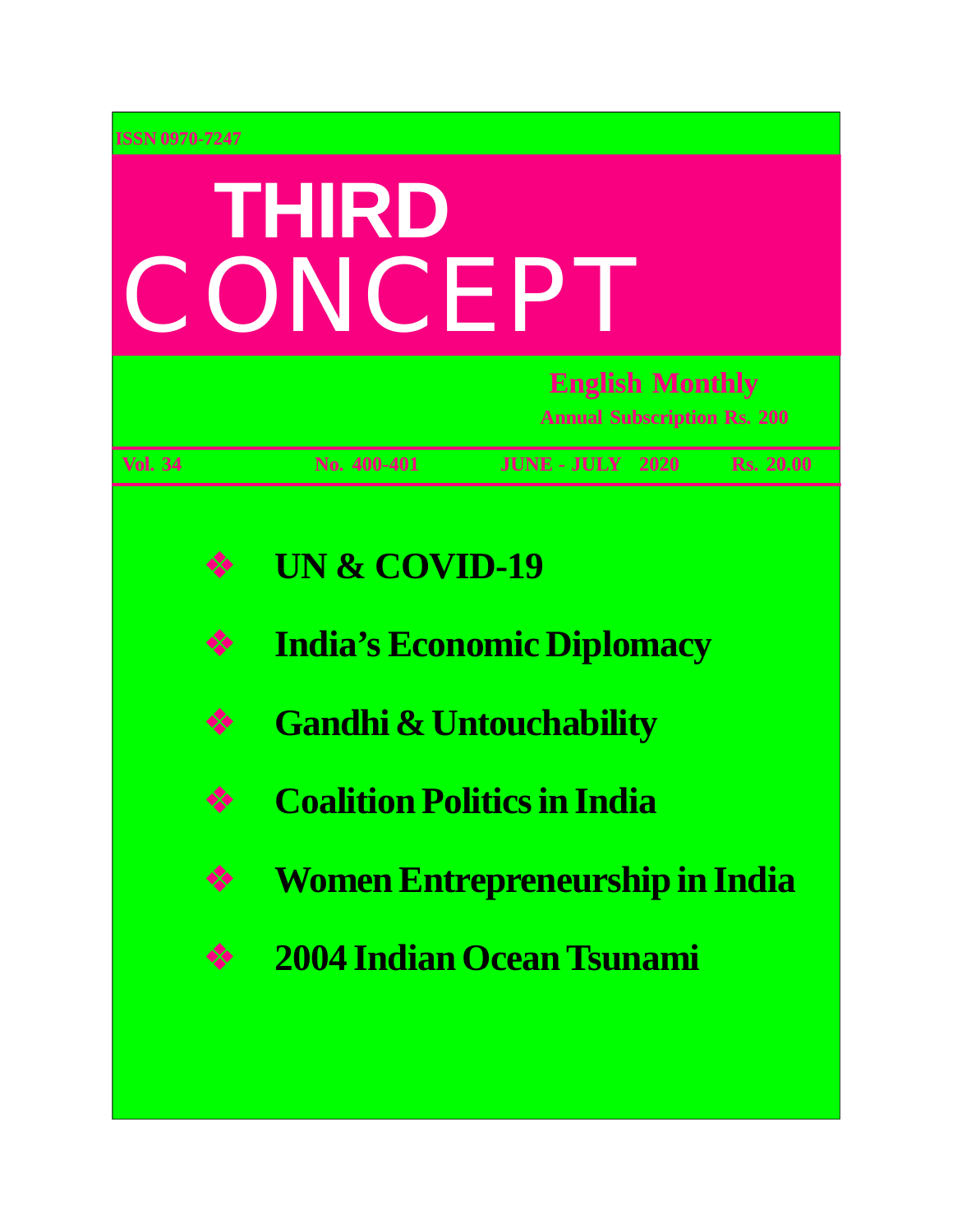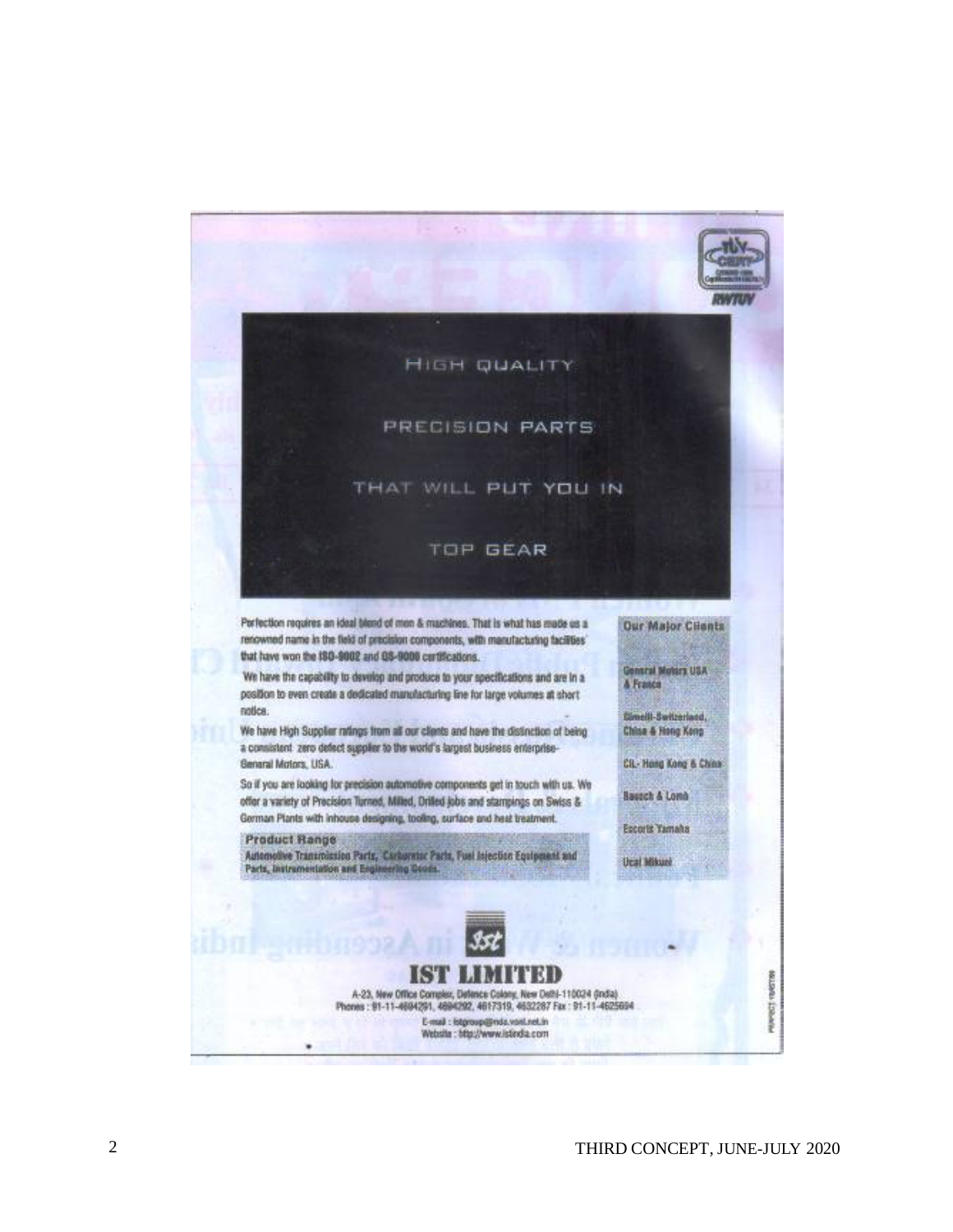## **EDITORIAL BOARD**

| Y.C. Simhadri, Professor (Retd),             | Vice-Chancellor, Banaras Hindu University,<br>Andhra University, Nagarjuna University, Patna<br>University (Two Terms), Member, University<br><b>Grants Commission Consultant, United Nations</b><br>University, Tokyo, UNESCO, Thailand Director,<br>Institute of Constitutional and Parliamentary<br>Studies ICPS. |
|----------------------------------------------|----------------------------------------------------------------------------------------------------------------------------------------------------------------------------------------------------------------------------------------------------------------------------------------------------------------------|
| <b>Eddie J. Girdner, (Retired Professor)</b> | Izmir University, Izmir, Turkey.                                                                                                                                                                                                                                                                                     |
| Dr. Kalim Siddiqui,                          | Teaches International Economy, Department of<br>Accounting, Finance, and Economics, The<br>Business School, University of Huddersfield,<br>Queensgate, Huddersfield, UK.                                                                                                                                             |
| Vikram Soni, Professor (Retd),               | Jamia Millia Islamia, Centre for Theoretical<br>Physics, New Delhi.                                                                                                                                                                                                                                                  |
| Dr. Sabahudin Hadzialic, Professor,          | Sarajevo, Bosnia and Herzegovina.                                                                                                                                                                                                                                                                                    |
|                                              | Dr. Hab. Dorota Siemieniecka, Prof. NCU V-ce Dean for Research and International<br>Cooperation Faculty of Education, Nicolaus<br>Copernicus University, Toruń, Poland.                                                                                                                                              |
| Dr. Rajkumar Singh, Professor, & Head,       | University Department of Political Science, B.N.<br>Mandal University, West Campus, Post-Graduate<br>Centre, Saharsa. Bihar.                                                                                                                                                                                         |
| Sudhanshu Tripathi, Professor,               | Political Science, and Director (Inch) School of<br>Social sciences, U.P. Rajarshi Tandon Open<br>University, Allahabad, U.P.                                                                                                                                                                                        |
| Dr. Ritu Sapra, Associate Professor,         | Department of Commerce, Delhi School of<br>Economics, Delhi University, Delhi.                                                                                                                                                                                                                                       |
| Dr. Alok Kumar Gupta,                        | Associate Professor, Center for Political Studies,<br>Central University of South Bihar Gaya.                                                                                                                                                                                                                        |
| Dr. Pooran Koli, Associate Professor,        | Department of Chemistry, J.N.V. University,<br>Jodhpur.                                                                                                                                                                                                                                                              |
| Nisar Ahmed I Mulla, Professor,              | Head, Department of Commerce, Maulana Azad<br>National Urdu University, Hyderabad.                                                                                                                                                                                                                                   |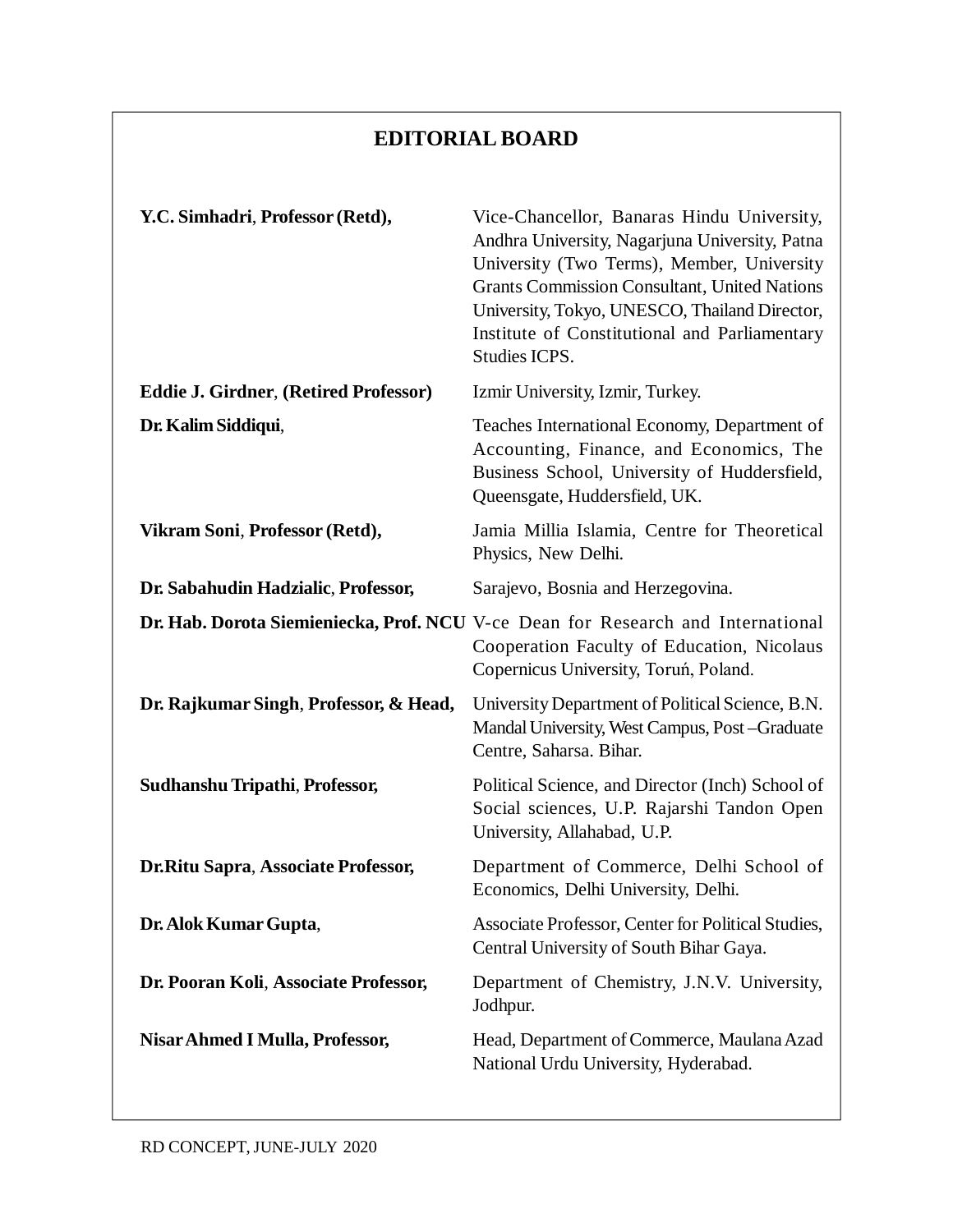

# **An International Journal of Ideas**

### **Vol. 34 No. 400-401 JUNE - JULY 2020 Rs. 20.00**

**Third Concept** aims at providing a platform where a meaningful exchange of ideas can take place among the people of the Third World. The attempt will be to communicate, debate and disseminate information, ideas and alternatives for the resolution of the common problems facing humankind. We welcome contributions from academics, journalists and even from those who may never have published anything before. The only requirement is a concern for and desire to understand and take the issue of our time. Contributions may be descriptive, analytical or theoretical. They may be in the form of original articles, reactions to previous contributions, or even a comment on a prevailing situation. All contributions, neatly typed in double space, may be addressed to:

| Editor                                    | <b>Consulting Editor</b> |  |
|-------------------------------------------|--------------------------|--|
| <b>Babuddin Khan</b>                      | M. L. Sharma             |  |
| Deputy Editor                             | <b>Managing Editor</b>   |  |
| Manoj K. Narula                           | R. Prudhvi Raju          |  |
| <b>Business Executive</b>                 | <b>Art Director</b>      |  |
| R.S.Rawat                                 | <b>Purba Roy</b>         |  |
| <b>Business Executive South-east Asia</b> |                          |  |
| Shatrughan Kumar Dwivedi                  |                          |  |

While the Editor accepts responsibility for the selection of materials to be published, individual authors are responsible for the facts, figures, and views in their articles. However, the Editor reserves the right to edit the articles for reasons of space and clarity.

### **Published, Printed and Owned by** Babuddin Khan Third Concept, LB - 39, Prakash Deep Building, 7, Tolstoy Marg, New Delhi-110 001. Ph : 23711092, 23712249, Fax No: 23711092. E-mail : [third.concept@rediffmail.com](mailto:third.concept@rediffmail.com) Website: [www.thirdconceptjournal.co.in](http://www.thirdconceptjournal.co.in)

#### **THIRD CONCEPT NOW UGC-CARE List**

**Designed by**: **Pt. Tejpal**

#### Editorial

| New Cold War!                                                        | 5  |
|----------------------------------------------------------------------|----|
| B.K.<br>The UN Response to COVID-19                                  | 7  |
| Dr G. Lakshmi                                                        |    |
| India in the Post-COVID 19 World Order                               | 11 |
| Dr Khushnam P N                                                      |    |
| Economic challenges of India's Foreign Policy                        | 13 |
| Mohammad Amir                                                        |    |
| India-Iran Relations in the New Millennium                           | 17 |
| Dr Kumari Saroj & Dr Anil K. Ojha                                    |    |
| Mahatma Gandhi & Abolition of Untouchability                         | 20 |
| Dr. Avinash D. Fulzele                                               |    |
| Coalition Governments in India:                                      |    |
| <b>Political Perspective</b>                                         | 26 |
| Sangeeta Yellappa<br>Regional Imbalances in India: Myth and Reality  | 32 |
| Dr Sharanappa Saidapur                                               |    |
| <b>Shrinking Farms, Vanishing Farmers</b>                            | 39 |
| Dr Amit Rahul                                                        |    |
| Experiences of the First-Generation                                  |    |
| Learners in Secondary Education                                      | 41 |
| Sujan Sarka                                                          |    |
| Fogging system: A boon for Indian farmers?                           | 44 |
| S. V. Ghonmode                                                       |    |
| Adverse Impact of Social Media on Children                           | 47 |
| Dr Ranjit Kr Boruah                                                  |    |
| Development of the Adi Tribe of East                                 |    |
| Siang District, Arunachal Pradesh                                    | 50 |
| Kasimang Moyong                                                      |    |
| Reflections on Indian Ocean Tsunami 2004<br>Dr. Senthamizh Kanal. A. | 54 |
| Role of Panchayat Development                                        |    |
| Officers in Karnataka                                                | 59 |
| Jayashree & Dr. Vijayalaxmi Biradar                                  |    |
| A Study on the Moral Judgment of Adolescent                          |    |
| <b>Students</b>                                                      | 62 |
| Mr. Gopal Tamuli, Prof. Jayadeba Sahoo                               |    |
| Mrs Buli Gogoi                                                       |    |
| Reasons and remedies of crime against                                |    |
| women in India                                                       | 66 |
| Dilip Kumar Behera                                                   |    |
| Ambivalence of Muckraking Journalism                                 |    |
| in Vijay Tendulkar's Play Kamal                                      | 72 |
| Breez Mohan Hazarika                                                 |    |
| <b>Entrepreneurship and Rural Development</b>                        | 76 |
| Dr. Dipen Saikia<br>Dimensions of Women Entrepreneurship -           |    |
| <b>Indian Perspective</b>                                            | 79 |
| Dr. Mukund M. Mundargi                                               |    |
| Problems of Tribal Education in India                                | 82 |
| Dr. Dipti Ranjan Malik                                               |    |